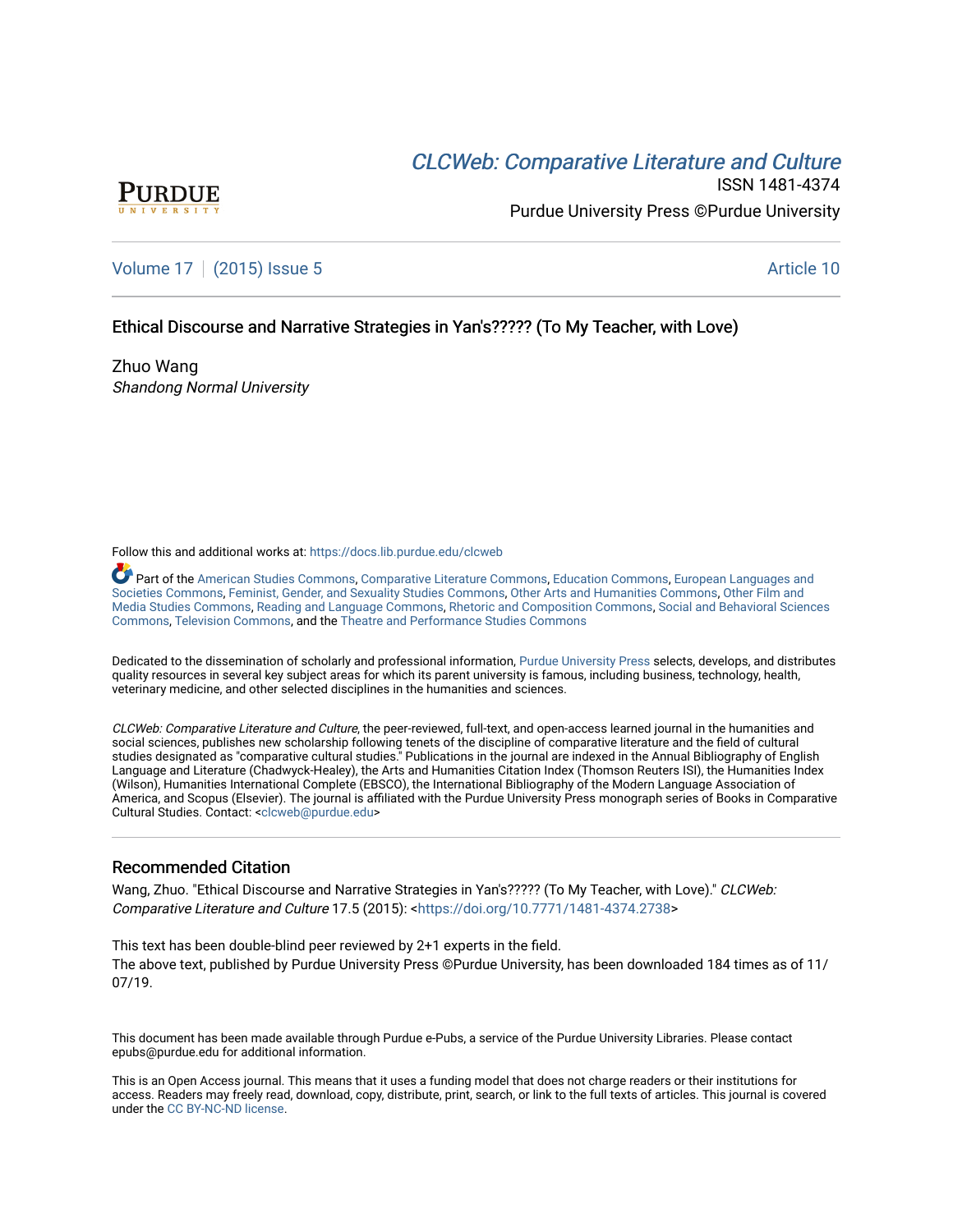**PURDUE** UNIVERSITY PRESS <[http://www.thepress.purdue.edu>](http://www.thepress.purdue.edu/)



ISSN 1481-4374 [<http://docs.lib.purdue.edu/clcweb>](http://docs.lib.purdue.edu/clcweb) Purdue University Press **©**Purdue University

*CLCWeb: Comparative Literature and Culture*, the peer-reviewed, full-text, and open-access learned journal in the humanities and social sciences, publishes new scholarship following tenets of the discipline of comparative literature and the field of cultural studies designated as "comparative cultural studies." In addition to the publication of articles, the journal publishes review articles of scholarly books and publishes research material in its *Library Series.* Publications in the journal are indexed in the Annual Bibliography of English Language and Literature (Chadwyck-Healey), the Arts and Humanities Citation Index (Thomson Reuters ISI), the Humanities Index (Wilson), Humanities International Complete (EBSCO), the International Bibliography of the Modern Language Association of America, and Scopus (Elsevier). The journal is affiliated with the Purdue University Press monog-raph series of Books in Comparative Cultural Studies. Contact: [<clcweb@purdue.edu>](mailto:clcweb@purdue.edu)

#### **Volume 17 Issue 5 (December 2015) Article 10 Zhuo Wang,**

"Ethical Discourse and Narrative Strategies in Yan's *老师,好美* (To My Teacher, with Love)" <http://docs.lib.purdue.edu/clcweb/vol17/iss5/10>

Contents of *CLCWeb: Comparative Literature and Culture* **17.5 (2015)** Special Issue *Fiction and Ethics in the Twenty-first Century***. Ed. Zhenzhao Nie and Biwu Shang** [<http://docs.lib.purdue.edu/clcweb/vol17/iss5/>](http://docs.lib.purdue.edu/clcweb/vol17/iss5/)

**Abstract**: In her article "Ethical Discourse and Narrative Strategies in Yan's *老师, 好美* (To My Teacher, with Love)" Zhuo Wang discusses the way in which narrative converges with ethics at the site of a radical "ethical environment" in Geling Yan's novel. Wang focuses on how the novel's first-person confessional narration, third-person reflective narration, and online narration dialogue with and interrogate one another working together to bring forth Yan's reconsideration of the ethical dimensions of her text. Wang argues that the novel's personal and social ethics are embodied multiple narrative voices which altogether reflect on the close relationship between novels and ethical discourse in contemporary Chinese society.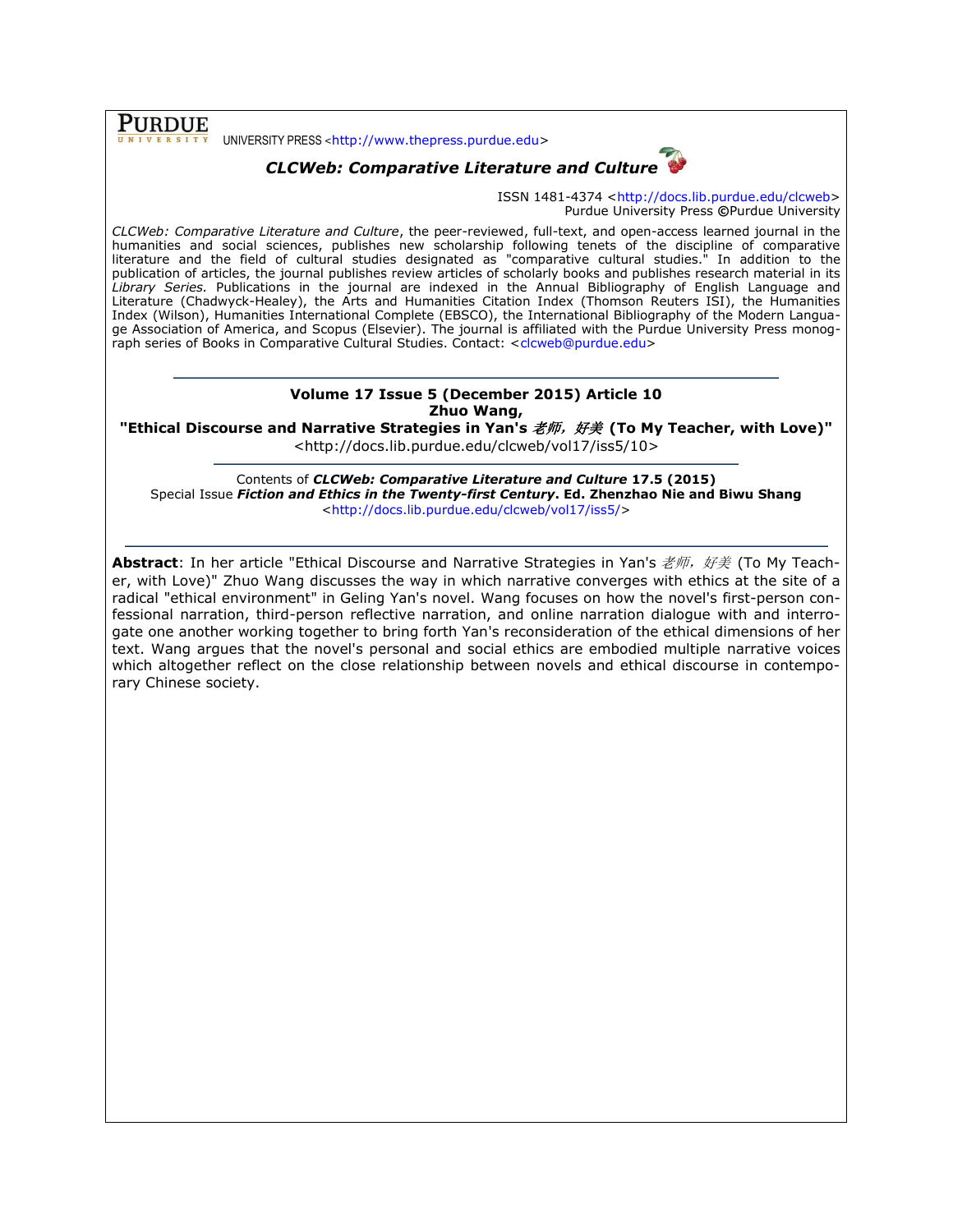Zhuo Wang, "Ethical Discourse and Narrative Strategies in Yan's 老师,好美 (To My Teacher, with Love) page 2 of 7 *CLCWeb: Comparative Literature and Culture* 17.5 (2015): <http://docs.lib.purdue.edu/clcweb/vol17/iss5/10> Special Issue *Fiction and Ethics in the Twenty-first Century*. Ed. Zhenzhao Nie and Biwu Shang

#### **Zhuo WANG**

#### **Ethical Discourse and Narrative Strategies in Yan's** 老师,好美 **(To My Teacher, with Love)**

Geling Yan published a new book in 2014 with the title  $\nexists \vec{m}$ , 好美 (To My Teacher, with Love), her first novel to focus on a high school theme. Different from Yan's previous novels, To My Teacher, with Love was greeted with a storm of criticism by scholars, critics, and readers. For example, Yan "does not let go of her hands grasping the soul of the story," so that her new book "loses the last gleam of 'beauty'" (Han 19; unless indicated otherwise, all translations are mine) and the novel is merely "mechanical writing" and that it tells no more than a bad "love story" (Zhu

[<http://book.sina.com.cn/zl/shuping/2014-08-25/1455648.shtml>](http://book.sina.com.cn/zl/shuping/2014-08-25/1455648.shtml)). Yan claims that in an effort to write her novel, she spent three years at a Chinese high school to get access to the true life of the students and that spent another six to seven years to work on the novel ("'Marginal Woman'" [<http://news.inewsweek.cn/detail-944.html>](http://news.inewsweek.cn/detail-944.html)). The discrepancy between readers' and critics' response and the author's view of her text requires us to examine some general principles of writing, as well as some factors unique to Yan's writing. In my view neither critics nor readers are prepared for Yan's dramatic shift in her new novel in terms of theme and style. First, Yan used to tell Chinese stories "from a distance of one hundred and twenty years" (McWilliams 133). In other words, most of her stories, located in a remote time and space, tend to be texts of "defamiliarization." However, To My Teacher, with Love tells a story about college entrance examination which is familiar to all Chinese people. Without a time and space distance or cultural defamiliarization, the dramatic nuances of the story might fall short of the expectation of readers. Second, the story is about a love affair between a teacher and two students resulting in violence and murder. The love affair between the teacher and her students is unpardonable to Chinese people who are socialized to respect their teacher and to accept his/her authority. So it is understandable that reading this book is a big challenge to readers' psychological and ethical perceptions. As a skillful writer, would Yan have not anticipated the potential issue her readers would have with the ethical problematics of the love affair between teacher and student? In my opinion this is likely. Although Yan herself wrote that her novel "is to criticize the Chinese college entrance examination "(Yan qtd. in Zhao <<http://www.xzbu.com/3/view-6167269.htm>>) and "to appeal warmth under pressure" (Yan qtd. in Li, Tang <<http://book.douban.com/review/6866525/>>), it is obvious that the scope and depth of her novel had an impact beyond her expectations. While in Western genre categories of youth literature, campus literature, or in *Bildungsroman*-s (also in many films) the theme of a love affair between a teacher/professor and a student is frequent, this is not the case in Chinese literature.

If we peel away the upper layer of the theme of Chinese college entrance examination from the story, we find two key themes in her novel: one is an ethical layer and the other is a narrative layer. Briefly, the story of the novel is as follows. Two senior high school boys, Tianyi Shao and Chang Liu, become obsessed with their high school teacher, Jiaxin Ding, a 36-year-old single mother, and their sensitive and emotional relationships end up with one boy killing the other. Ding, tortured by her conscience and the public reproach, gives up on her life after beaten brutally by the families of the students. An illicit affair, two lost lives, and one "perpetrator" waiting for the legal punishment are the basic factors of the story. Yan heard this story from a friend, but it is a true story that happened in mainland China at the end of the twentieth century. Then which element in the story is appealing enough to draw Yan's attention? I think it is the context in which the story took place and what Yan is familiar with which attracted Yan. That is, the story is located in an "ethical environment" in which "human nature" is contextualized (Nie 256). The Chinese college entrance examination is a frequent theme in Yan's novels; however, in To My Teacher, with Love it is the "ethical environment" that amplifies human weakness and nurtures the story. Yan has an insightful understanding of this issue and in an interview she elaborates: "I transformed a high school campus into an environment and pushed the three characters, all very good persons, into this extreme environment, seeing the sudden fission of human nature in this environment out of expectation. But why will he [Liu] give out this dark lightening in this extreme environment? Just because he has been suppressed in his sub-consciousness for a long time and been shaped by his life states. He could not realize that such extreme behavior results from his long-term sub-consciousness and unconsciousness. And what I wanted to do in this novel was to dissect this" (Yan qtd. in Fan

<<http://book.sina.com.cn/zl/wenhua/blog/2014-08-07/1814609/1268762203/4b9fc65b0102uyh1.shtml>>).

I posit that we have ample reasons to believe that the novel is not so much about Chinese college entrance examinations as about how a tragedy of love occurs in a context of social constraints. The theme of love in its various perspectives and occurrences are dominant in Yan's texts. For example, in short story "Siao Yu" tells a modern version of yearning wife and in "Aspects of Human Nature" the heroine falls in love with her uncle who is twenty-three years older. In some of her other short stories there are also incestuous love affairs: for example, in "Red Skirt" there is mother and son love affair and in "Flowers and Youth") the protagonist and his young step-mother are in love with each other. Further, Yan's texts include relations violating various ethical taboos. For example, in "Both Adam and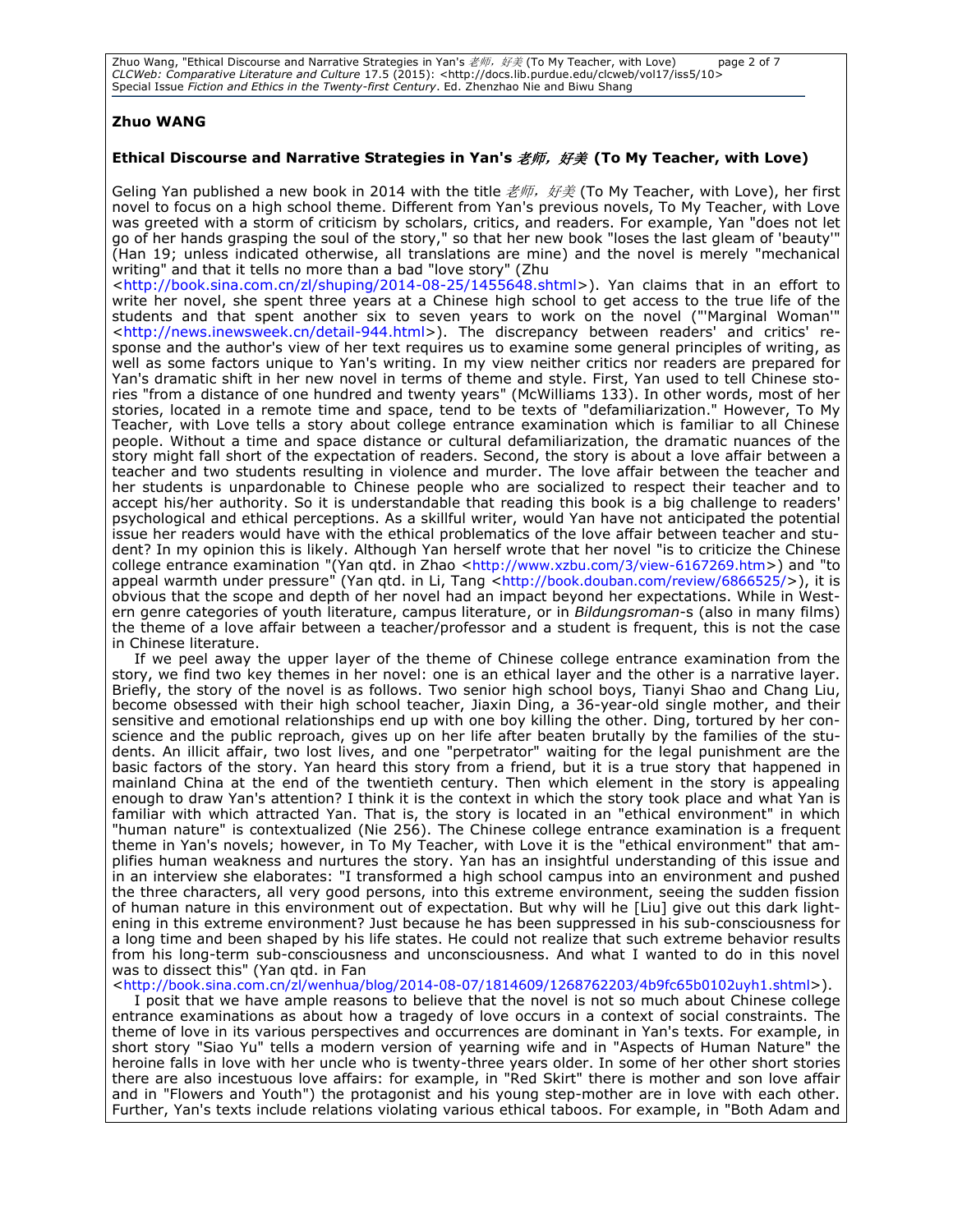Zhuo Wang, "Ethical Discourse and Narrative Strategies in Yan's 老师,好美 (To My Teacher, with Love) page 3 of 7 *CLCWeb: Comparative Literature and Culture* 17.5 (2015): <http://docs.lib.purdue.edu/clcweb/vol17/iss5/10> Special Issue *Fiction and Ethics in the Twenty-first Century*. Ed. Zhenzhao Nie and Biwu Shang

Eve," Eve is narrated in the contexts of lesbian love and in "Chestnut Hair" the protagonist gets married not for love, but in order to receive money for her tuition fees. In sum, Yan's texts suggest that tragic love affairs are a metaphor of human behavior and she explores human nature and social practices in this specific context, namely locating "different" love in an ethical environment: "What I concerned most in all of my novels is human nature, as it is too rich to be fully explained, too rich to be fully expected" (Li, Zongjin 106). It is worthwhile to note that in To My Teacher, with Love, Yan's meditation on human nature seems to be full of self-reflection and self-criticism, which is best reflected by her rethinking of the "Utmost Femininity" (Yan, "Preface"). Further, Yan's "Utmost Femininity" is her special understanding of Chinese motherhood: "motherhood embodies suffering, pardon and willing to self-sacrifice"(Yan qtd. in Fu, Sang 103). With Yan's efforts over a period of thirty years, "Utmost Femininity" is nurtured into a spiritual context shared by all Chinese women in her texts. The reason that Yan prefers "femininity" to "woman" lies in her philosophical meditation on the nature of woman. For Yan, "femininity" does not simply refer to the counterpart of masculinity in terms of biology, but includes socially constructed attributes. From the way Yan defines femininity, it is clear that her "femininity" is a "mixture" merging motherhood with sexual desire.

In Yan's literary creation, narrative and ethics are two ends of a magnet interacting with each other to produce a magnet field and hence she shares J. Hillis Miller's idea that "without storytelling … there is no theory of ethics" (3) and she writes that "I feel that writing novels is supposed to be the process of realizing my ambition for morality, aesthetics, and politics" (Yan, Hua

[<http://www.china.com.cn/chinese/RS/368020.htm>](http://www.china.com.cn/chinese/RS/368020.htm)). Yan's To My Teacher intersects morality and aesthetics, ethics and narrative in order to locate an ethically invested story. The voices of the firstperson confessional narration and third-person reflective narration are shifting constantly in the novel with the "voices" of mass media like the internet and the newspaper and the implied author narration all with different ethical functions. Her use of multiple voices makes the novel an ideal "hypernovel" (Sontag 220): it breaks through linear time so that we can read it through different entrances none of would force the reader as a first point of entry to the novel. While one narrative voice attempts to stereotype some position, the other voice will try to subvert it. The ethical position of the author develops in the novel via interrogating and conflicting of multiple narrative voices confirms what Anthony Kerby designates, namely that "narrative is a moral drama" (63) and what Zhenzhao Nie's suggests, namely that "the core value of literature is to cultivate humans to be moral" (11). In the following I analyze To My Teacher with regard to its narrative structure including the narrative's multiple voices and explore the ethical dimensions embodied in the narrative in order to underline the novel's literary value and social meaning.

Yan starts her novel with her specific narrative technique of multiple voices: "The voice is from prosecutor" (1). In the first chapter, words concerned with the auditory sense like "voice," "listen," "hear" are repeated again and again. These words convey one striking feature of this novel, namely that the narrative voices are as important as the story itself. In the words of James Phelan, voice is a "factor" in the narrative and an important "part" of narrative methods because voice "allows us to differentiate one voice from another, even when the speaker is the same, voice refers to the synthesis of style, tone (the attitude a speaker takes toward his subject matter and audience, and values (the implicit ethical and ideological judgments of subject matter and sometimes of audience)" (Phelan, *Reading* 87). Among the multiple narrative voices in To My Teacher, with Love, one first person narrative voice runs through and occasionally dominates the other voices. This voice comes from the heroine of the tragedy. From the perspective of social ethics, teacher Ding cannot in any way shift the blame. If it were not for her, the lives of two young boys would not have brought to an end abruptly, if it were not for her, the tragedy might not have happened. So after one boy killing the other, she becomes the target of revenge of the boys' parents and the object of public criticism. In the eyes of the public, she is a morally deteriorated "witch" (139). However, Yan endows the main narrative authority to Ding, the "vicious seducer" and bad teacher. Ding's first-person narration is an ethical act of self-judgment which undergoes several stages: from self-defense to self-confession to self-judgment. During this process Ding's recognition of the importance of ethics become clearer after painful inner struggle.

Ding's first-person narration starts from self-defense, which reveals that she is ambiguous about her ethical position and ethical identity and her narration exposes this ethical ambiguity: "I don't know whether the relations between our three are dirty. It is confusing at the very beginning from the moment you sent me a message or even earlier" (5). In other words, what is confusing to her is not the relationship itself, but the ambiguity of her ethical identity. At the stage of Ding's self-defense, she wallows in self-pity, believing herself to be a "bitter" woman with painful emotion and hard life. Literally speaking, it might be true: a 36-years old woman, divorced, single mother. In her life she takes great effort to play her social roles: daughter, mother, and of course teacher, but she knows well there is one vacant role in her life: lover. She wants to love and of course be loved. However, she is confused about who will be or might be her lover and thus she falls prey to an identity crisis with ethical confusion. In Ding's first-person narration, matters of self-identity are articulated repeatedly particularly the perspective of motherhood, a psychological foundation upon which she defends herself.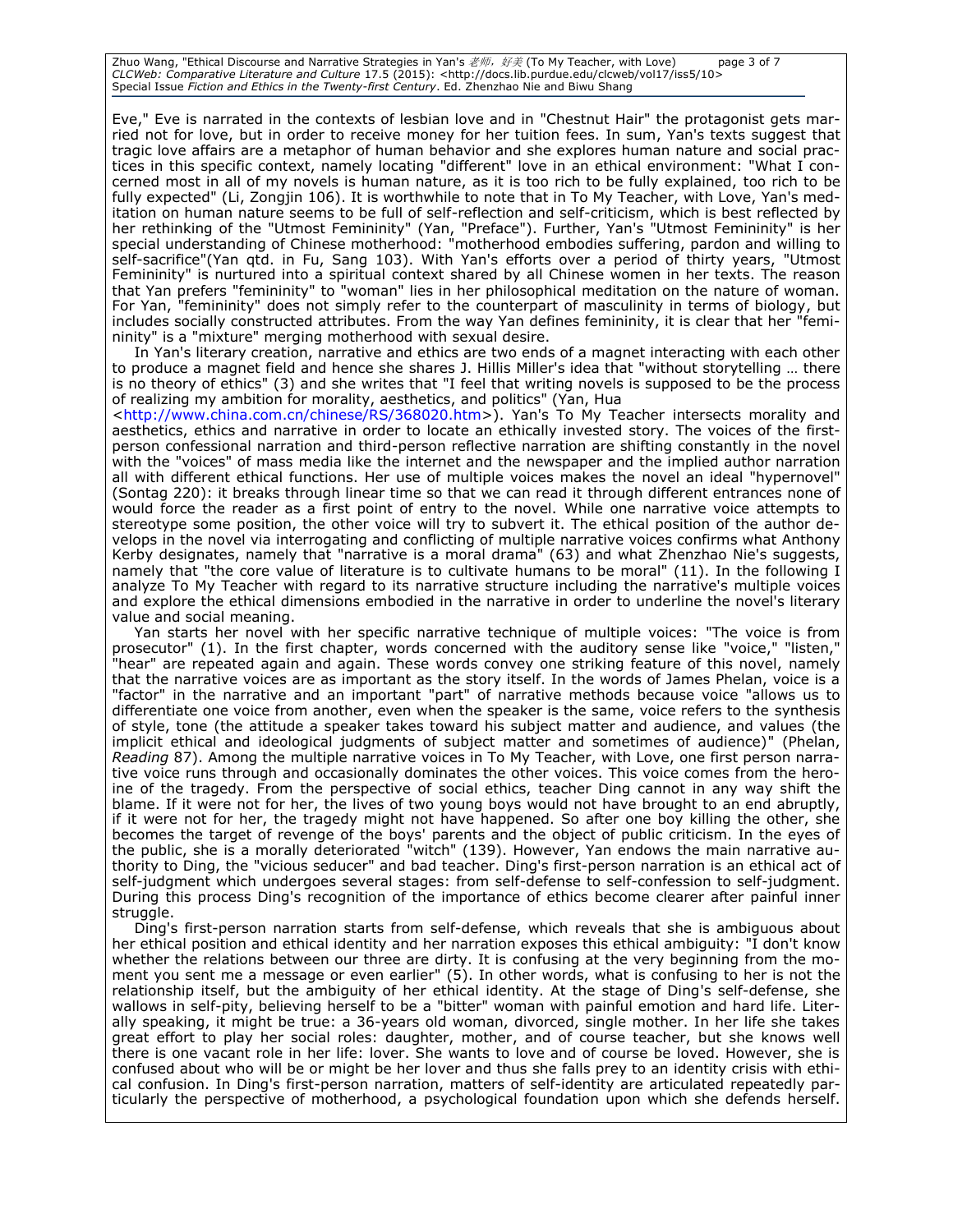Zhuo Wang, "Ethical Discourse and Narrative Strategies in Yan's 老师,好美 (To My Teacher, with Love) page 4 of 7 *CLCWeb: Comparative Literature and Culture* 17.5 (2015): <http://docs.lib.purdue.edu/clcweb/vol17/iss5/10> Special Issue *Fiction and Ethics in the Twenty-first Century*. Ed. Zhenzhao Nie and Biwu Shang

The reason she dwells on how she takes care of her male students like a mother is that she tries to find a comfortable excuse for her love. Only if she defines herself as the mother of the boys, could she accept their text messages of confessing love and texts back by writing whether she could "hug" them when they are much taller than her (97). This confused self-identity also helps her go through the embarrassing moment after she has sex with Shao. The morning after they made love, Ding seems to have forgotten what happened the night before and says hello to him as if "he was a nephew or the young son from a distant relative who visited by chance" (98).

However, Ding's perspective of self-defense does not last long and her realization comes about by doubts about her identity as mother and teacher. When Shao, witnessing her kiss with Liu, breaks down and bursts into tears, she realizes that she "makes the role of teacher neither fish nor fowl" and that the affair is "dangerous" (104). At the same time, she does not give up her chance of selfdefense and claims that "when I give you this unspeakable love, I am sincere, without knowing it is poisonous" (104). At the funeral of Shao, Ding tries for the first time to reflect on her self-identity in the real sense. Not being invited to Shao's funeral, she has to hide behind a bush in front of the funeral hall, realizing she "is not qualified to attend the funeral" and admitting for the first time that she "is not certain about her identity"(148). This embarrassing situation forces her to ask herself "What am I to him?" (148) and this shocks her and has to face the recognition that she is "a female monster" and that this "female monster" is ugly, "a mixture of promiscuous lover, unprincipled mother, irresponsible sister and an old grandmother slipping candies into grandchildren's hands without a slice of knowledge of nutrition ... no one in the world is more generous about love than this female monster, but that this love is "cheap" and even "poisonous" (105). Ding might intend to find excuses by realization of her doings and feelings and comes to face her true self who should be responsible for the tragic lives of the two boys. Her recognition of the ethical perspective goes through a process from confusion to clarification parallel to the process of her transformation from self-pity to self-defense to selfjudgment. And this process is transformed into action which in turn results in her giving up on her life after she has been tortured by her conscience for two years. In this way the first-person narrator transforms her relation with the story, with two boys, and with the readers through and her fate is in some way transformed as well. In some sense, it is her confessional narrative that "kills" the "female monster.

From the above analysis, we know the reason why Yan endows narrative authority to Ding and thus Yan makes the ethics a key component of the novel. It is worthwhile to note that Ding's firstperson narration is not to restore the truth of this complicated case: Yan knows well that Ding is not a reliable narrator. There is no evidence to show that Yan uses "unreliable narration" (Phelan), but there is abundance of evidence that Yan is a fan of Nabokov's *Lolita.* Yan claims in several interviews that Nabokov is one of the writers she loves most and thus we can infer that Yan noticed *Lolita*'s unreliable narrator Humbert and in many ways Ding's first person-narration is similar to Humbert's. Both Ding's and Humbert's first-person narrations show "the impossibility of attaining either truth or selfforgiveness via acts of (confessional)self-writing" (Worthington 147). As a skillful writer, Yan is obviously conscious of this point. It is potentially dangerous to endow the narrative authority to one of the interested party in this incestuous love affair, because her narration might influence the "ethical position" of the readers and cause ethical confusion (Phelan, *Living* 23), which is unacceptable to Yan who believes faithfully that to write is to moralize. This can explain why Yan is so eager to reveal her ethical position and revise the character's unreliable first-person narration. Comparatively speaking, Yan is more honest than Nabokov who declares repeatedly that it is Humbert rather than he who cares about the relationship with Lolita. Nabokov might or might not have cared, but Yan does care, which explains why an anxious omniscient third-person narration is introduced in her novel. As to this point, Yan, after years of writing practices and strict writing training, shares an understanding with Christa Wolf: "I understand the secret of the third person narration. The third person ... can bring down more reality than the first person: I. The difficulty of saying 'I'" (120).

This third-person narrative voice appears when it narrates Liu's court hearing explaining the ins and outs of the case. This narrative voice obviously comes from Yan as the implied author and her narration forms the extradiegetic narrative level of the text. Different from the first-person's intradiegetic narration whose narratees are two boys involved in the love triangle, the third-person's extradiegetic narration posits both the implied and real readers as the audience. On this level, Yan contacts with her readers from two aspects. On the one hand, the third-person narration reiterates the illicit love affair from a different point of view and on the other hand, the third-person narration makes its own judgment on the ethical position of Ding's narration. In sum, the third-person narration seems to be a story about the story of the love affair. Thus chapter three is almost the rewriting of chapter two. The two chapters focus on the same fragment in the story, but the relations of the characters and the plot are different because they are told from different point of views by different narrators. In chapter two Ding's first person narration focuses on her sorrowful and helpless feelings after she heard that Shao was killed by Liu. In addition, her narration introduces us to two innocent and lovely teenage boys. In chapter three the third person narration focuses on Liu and his feelings. From his love for Ding and his killing of his rival, we see a cold-hearted, strong minded, and meticulous killer. In Ding's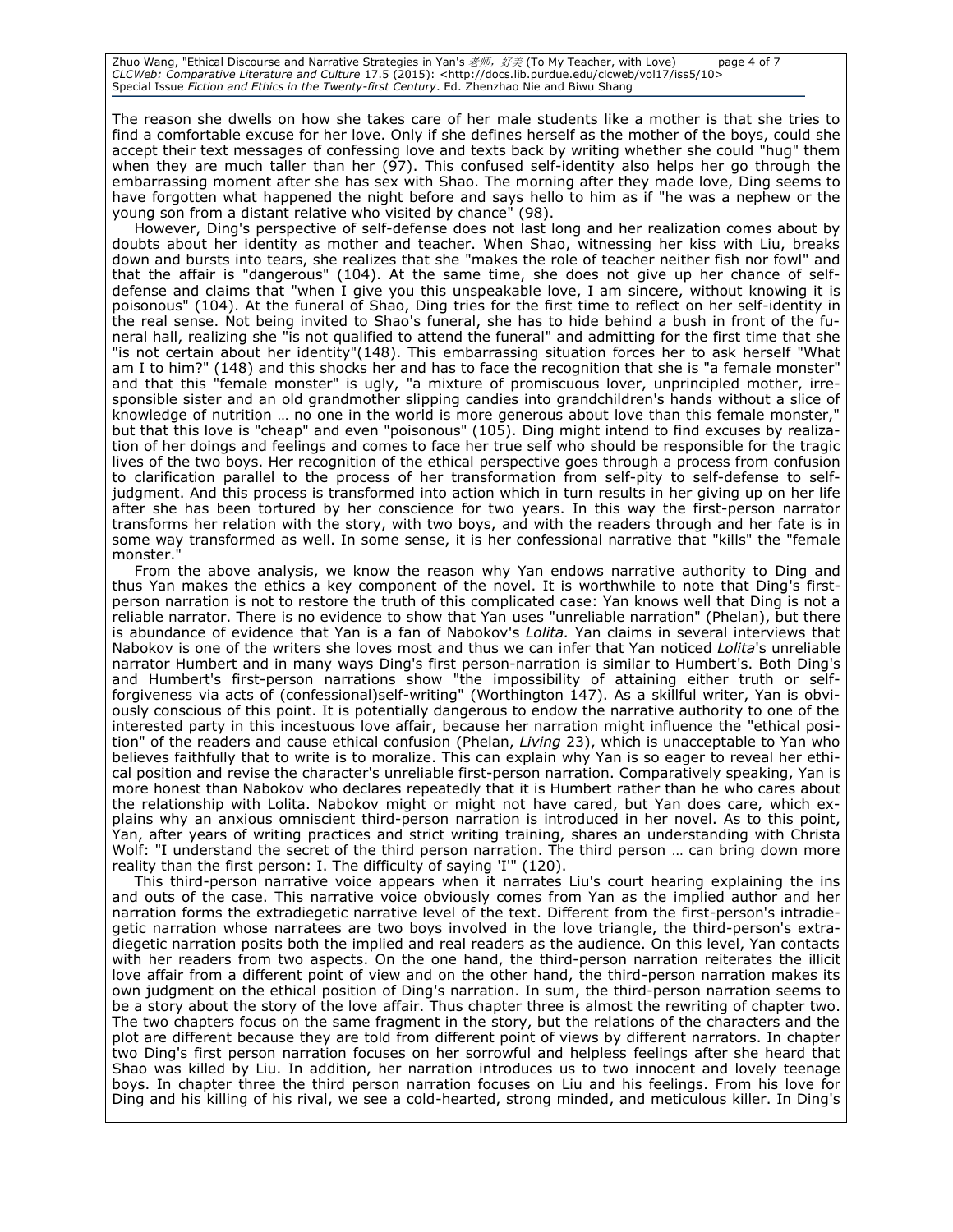Zhuo Wang, "Ethical Discourse and Narrative Strategies in Yan's 老师,好美 (To My Teacher, with Love) page 5 of 7 *CLCWeb: Comparative Literature and Culture* 17.5 (2015): <http://docs.lib.purdue.edu/clcweb/vol17/iss5/10> Special Issue *Fiction and Ethics in the Twenty-first Century*. Ed. Zhenzhao Nie and Biwu Shang

narration, what the boys nurture for their teacher is only ambiguous admiration; while in the thirdperson narration this admiration becomes a crazy and jealous love. When we face the cruel consequence that one boy kills the other, it is obvious that the third-person narration is closer to the "truth."

In light of the novel's relations between protagonists and ethics, the ethical position of Ding's narration reveals the relations between Ding and her two student lovers while the ethical position of the third-person narration reveals the relations between implied author and protagonists, narrators and readers, an "ethics of the telling" (Phelan, *Living* 23). The faster tempo of the third-person narration shows that the implied author has been trying to take the upper hand in telling the story and this is demonstrated in the following two aspects: 1) Ding's first-person narration tends to be sandwiched between two parts of the third-person narrations and 2) a voice of ethical judgment from an unknown speaker accompanies Ding's first-person narration and makes its comments from time to time. Thus the ethical position of the implied author is also Yan's ethical principle. Of course, the transformation of Ding's confessional narration from ethical ambiguity to clarification and finally to death as selfsalvation also influences and even shocks the ethical position of the implied author. The intention of the implied author at the very beginning of the text is to restore truth to readers; however, with the transformation of Ding's self-recognition, the implied author becomes more aware of the issue of ethical position and this decides the shift of the focus of the third-person narration. The third-narrative voice, withdrawing gradually from the story itself, tends to pay more attention to the reflection on the ethical identity of Ding. For Yan, this shift itself is both an ethical judgment and a "narrative judgment" on the "narrative aesthetics" (Phelan, *Experiencing* 7). More specifically, it is Yan's ethical reflection on her concept of "Utmost Femininity."

To Yan's women characters, the nature of femininity is in a constant conflict with social ethics and the latter will always take the upper hand. Yan is obviously not comfortable with this consequence. When talking about the protagonist Xiao Dian, the heroine who has affairs with her uncle in *The Grassland of Femininity*, "her most favorite" book, Yan observes that "Xiao Dian is a beautiful and promiscuous girl, but she has a complete human nature. Her transformation of straightening up is also the process of losing her lovely nature and her charming character flaw. She is pure but inhuman" (Yan, "Preface" 5) What Yan is ambivalent about is the distinction between man's "animal factor" and man's "human factor" (Nie 38). In other words, she is confused about man's "biological selection" and "ethical selection (Nie 33). One of her interviews in 2006 clearly reflects her confusion. Yan puts, "I also attempt to find some similarity between man's sexual love and animal's sexual love, i.e. sexual love is destructive, but it is ever lasting as well" (Yan qtd. in Jiang 51). However, the tragic ending of love in To My Teacher, with Love seems to awaken Yan, making her less confident of the social meaning of her "Utmost Femininity." After she goes through a painful reconsideration of the nature of femininity, motherhood, lover, and humanity, she sentences her "female monster" to death. In this way, the death of Ding is metaphorically meaningful in the sense that it is the self-reflection of Yan that kills her concept of "Utmost Femininity."

Interweaving with the confessional voice of the first-person narration and the reflective voice of the third-person narration, there is a public narrative from the cyber world. This anonymous narrative voice is not legally binding and sometimes hard to tell the true from the false, but it is powerful to form a devastating and dominating "social mind" (Palmer 44). There are twelve internet news, anecdotes, and cyber user's comments in the novel. The cyber texts are in some sense a hypertext, a nonlinear narrative which is made possible by internet technology and the openness of hypertexts subvert the concepts of linear narrative and authoritative explanation (Gillis 282). From the point of view of narration, hypertext is metaphorically a hyperlink and people who click the hyperlink might be readers, writers, or the protagonists in the novel. One of the reasons why they want to click these hyperlinks is that they are stuck in a complex predicament of ethical selection. In To My Teacher, with Love, the functions of these hypertexts are multiple: 1) they suggest the conflicts of public opinion launched by the lawyers of Liu, the killer, and thus these hypertexts are concerned with the life and death of the boy killer, 2) they provide some background information about the story which in some sense deconstructs the authority of the third-person narration, 3) related with one other, they suggest cyber ethics corresponding with the first-person confessional ethics and third-person critical ethics thus framing the social context in which the love affair and its tragic murder take place, and 4) they are involved in the development of the plot directly and influence the ending of the story: after Liu is sentenced to death in the first instance, his rich mother hires an experienced lawyer to handle his case for appeal and who knows well the power of the public opinion supported by the internet, so he launches internet warfare to demonize Ding: "People cannot help but ask what this woman teacher has done to the two boys so that they have lost both their minds and their moral senses? What kind of witch is Ms Ding Jiaxin, this former advisor who has long past her charming age?" (139). These online opinions pave the way for Liu to withdraw his confession and revise his testimony. With the agitation of his lawyer, Liu makes up the following testimony: It was Ding who seduced him and incited his hatred and jealousy.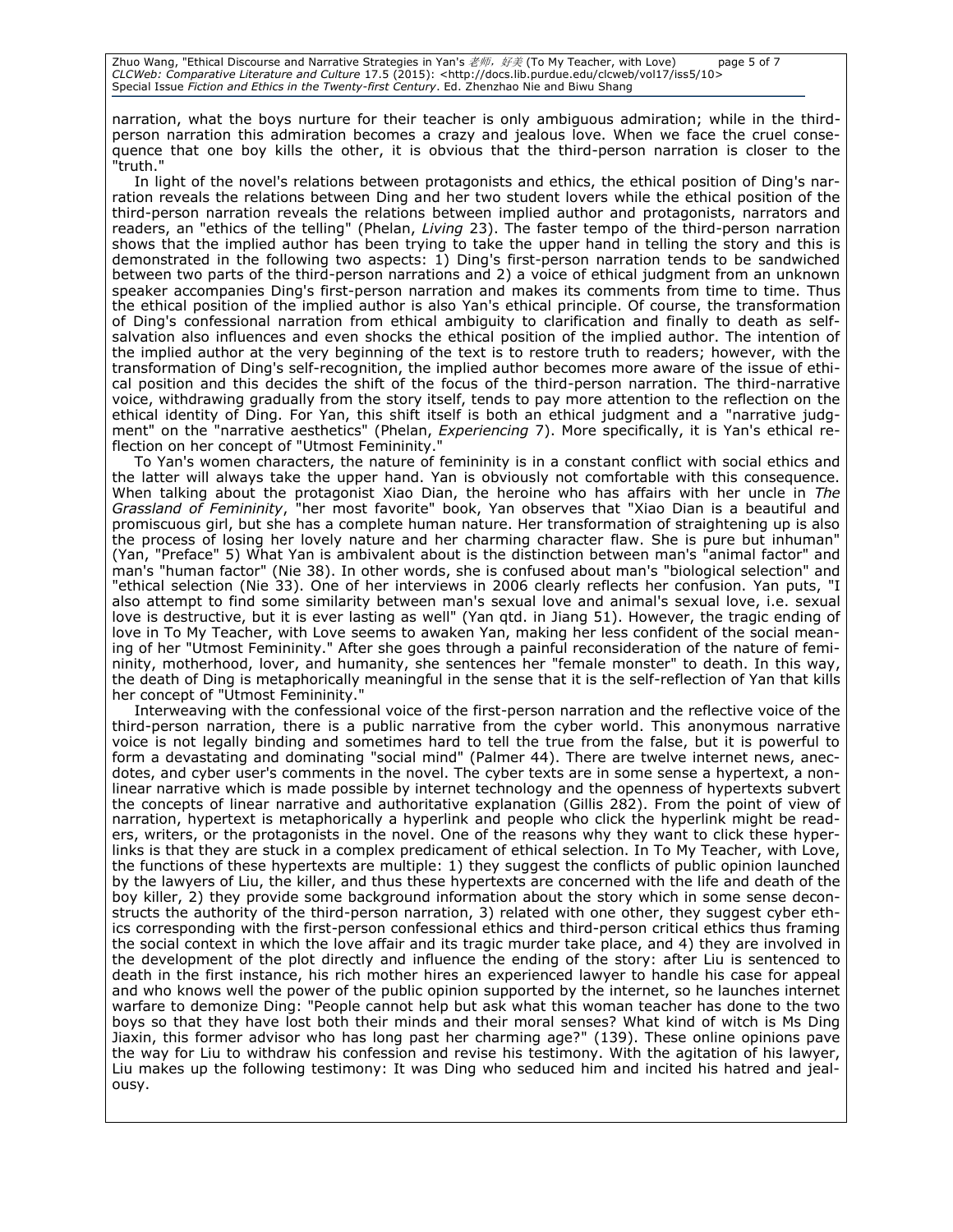Zhuo Wang, "Ethical Discourse and Narrative Strategies in Yan's 老师,好美 (To My Teacher, with Love) page 6 of 7 *CLCWeb: Comparative Literature and Culture* 17.5 (2015): <http://docs.lib.purdue.edu/clcweb/vol17/iss5/10> Special Issue *Fiction and Ethics in the Twenty-first Century*. Ed. Zhenzhao Nie and Biwu Shang

It is obvious that this narrative voice from the cyber world does not intend to clarify the truth. On the contrary, this furious and unanimous voice in some sense covers and even twists the truth and the online narrative is unreliable both in fact and in ethics. As to the case of the murder, the only approach for readers is to exert the influence of their own on the text based on their ethical criteria. Because online narratives are unreliable, the narrators online are "outsiders" and hence their hearsay is at best dubious. For example, a local evening newspaper reports an interview with one of Ding's students whose comments on her teacher is completely different from the others: "Ms Ding is a respectable teacher, the best teacher I have ever known" (141). This judgment is obviously in contradiction with Ding's self-judgment, the victim's parents' judgment, and that of the school's. Thus to some online readers, this judgment is misleading and unreliable, because this evaluation is made by a girl who admires her teacher. What the online report suggests may be true, it provides an unreliable judgment in terms of the prevailing ethics of society. Further, powerful public voices are also the heavy burdens placed on Ding and this is evident when she confesses that she is afraid of the internet (306). Compared with Humbert in *Lolita*, who wanders around to avoid critical eyes and public criticism, Ding in the internet age has nowhere to go. Just as how Marshall McLuhan put it, the earth is made into a global village by the "over-extended technology" (5) and in this context people have to face the "involuntary disclosure" of the person in the public eye (Sennett 25). As mentioned above, one of the reasons why Ding gave up her life is self-judgment and self-salvation via her confessional narration. In terms of her relations with the public, the other reason might be the burden of the overwhelmingly powerful online public voices. Last but not least, the protagonist in the novel takes death as a way of self-salvation, while Yan the author proposes another issue related with the concept of "Utmost Femininity" via the death of her protagonist: is the public voice authorized to criticize her "Utmost Femininity" and sentences it to death? Yan says no. Most of the voices online are motivated by money because the boy killer's mother money and property are behind the anonymous public opinions.

In conclusion, the first-person confessional narrative, the third-person reflective narrative, and the online narrative interrogate one another working together to reveal the complex nature of Yan's "Utmost Femininity" and sentence the "female monster" in the novel to death. Thus, Yan thematizes the narration in To My Teacher, with Love both in a personal, "readerly," and social context*.* Instead of focus on moral elements in a story about the conflict between love and ethics to give the readers guidance, Yan narrates an event readers are invited to gauge in context. It is the strength of her narrative that transforms an event and its tragic consequences into her reflection on the ethical dimension of "Utmost Femininity." The novel's personal and social ethics are embodied in first-person narration, third-person narration, and online narration which altogether reflect on the close relationship between novels and ethical discourse in contemporary Chinese society.

#### **Works Cited**

Fan, Dian (范典). "当好'卧底'才能写出精彩小说:严歌苓访谈" ("To Be a Good 'Undercover' to Write a Good Novel: An Interview with Geling Yan")" *sina.com* (2014.08.07.): [<http://book.sina.com.cn/zl/wenhua/blog/2014-08-](http://book.sina.com.cn/zl/wenhua/blog/2014-08-07/1814609/1268762203/4b9fc65b0102uyh1.shtml) [07/1814609/1268762203/4b9fc65b0102uyh1.shtml>](http://book.sina.com.cn/zl/wenhua/blog/2014-08-07/1814609/1268762203/4b9fc65b0102uyh1.shtml).

Gillis, Stacy. "Cybercriticism." *Introducing Criticism at the 21st Century*. Ed. Julian Wolfreys. Edinburgh: Edinburgh UP, 2002. 275-95. Han, Haoyue (韩浩月). "评 '老师好美'" ("A Review of My Teacher, with Love"). *Beijing Daily* (2014.08.14.): 19.

Hillis Miller, J. *Reading Narrative*. Norman: U of Oklahoma P, 1998.<br>Jiang, Shaochuan (江少川). "走近大洋彼岸的缪斯—严歌苓访谈录" ("Approaching the Muse from across the Sea: An<br>Interview with Geling Yan"). *Forum for Chinese Literature of* 

Kerby, Anthony. *Narrative and the Self.* Bloomington: Indiana UP, 1991.<br>Li, Tang (李唐). "高压下对温情的呼唤:严歌苓访谈" ("Appealing Warmth under Press: An Interview with Geling Yan").<br>*douban.com* (2014.09.03.): <http://book.douban.com

99.4 (2010): 103-06. McWilliams, Sally E. "From a Distance of One Hundred and Twenty Years: Theorizing Diasporic Chinese Female

Subjectivities in Geling Yan's *The Lost Daughter of Happiness*." *Meridians: Feminism, Race, Transnationalism* 

6.1 (2005): 133-60.<br>Newton, Adam Zachary. *Narrative Ethics.* Cambridge: Harvard UP, 1997.<br>Nie, Zhenzhao (聂珍钊). *文学伦理学批评导论* (An Introduction to Ethical Literary Criticism). Beijing: Peking UP, 2014. Phelan, James. *Experiencing Fiction: Judgments, Progressions, and the Rhetorical Theory.* Columbus: The Ohio State UP, 2007.

Phelan, James. *Living to Tell about It: A Rhetoric and Ethics of Character Narration.* Ithaca: Cornell UP, 2005.

Phelan, James. *Reading the Novel 1920-2010*. Malden: Wiley-Blackwell, 2013. Sennett, Richard. *The Fall of Public Man.* Harmondsworth: Penguin, 2003.

Sontag, Susan. *At the Same Time: Essays and Speeches.* Harmondsworth: Penguin, 2007.

Wolf, Christa. *The Quest for Christa T.* Trans. Christopher Middleton. New York: Farrar, Straus and Giroux, 1979.<br>Worthington, Kim L. "Creative Confession: Self-writing, Forgiveness and Ethics in Ian McEwan's *Atonement*. *thinking Narrative Identity: Persona and Perspective.* Ed. Glaudia Holler and Martin Klepper. Amsterdam: John

Benjamins, 2013. 147-69. Yan, Geling (严歌苓). "'边缘人' 严歌苓" ("'Marginal Woman': Geling Yan"). *inewsweek.cn* (2014.05.11.):

[<http://news.inewsweek.cn/detail-944.html>](http://news.inewsweek.cn/detail-944.html).<br>Yan, Geling (严歌苓). "'雌性的草地' *前言*" ("Preface: The Grassland of Femininity").*波西米亚楼* (Bohemian Building). By<br>Geling Yan. Shenyang: Chunfeng Art and Literature P, 1998. 1-10.